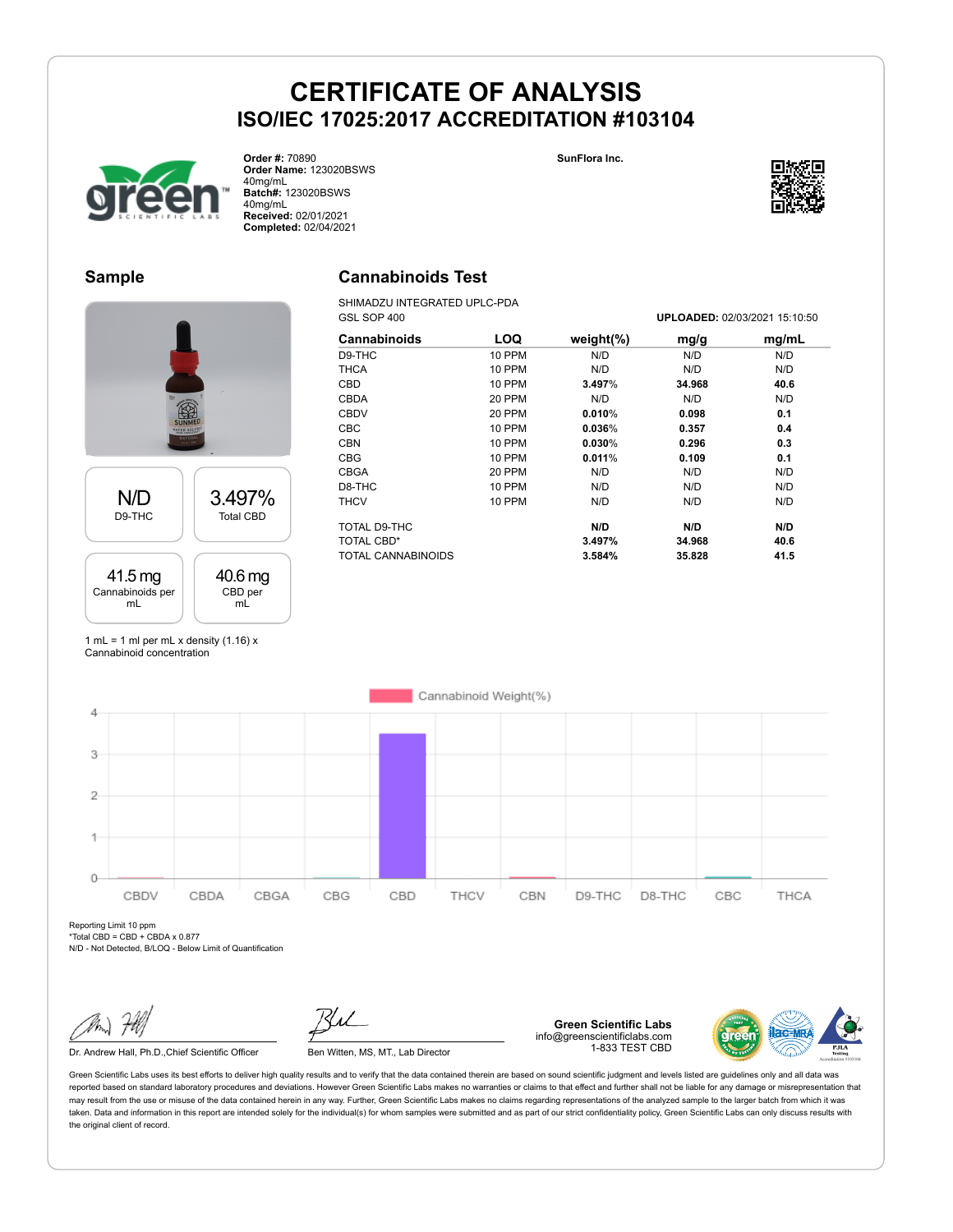

**Order #:** 70890 **Order Name:** 123020BSWS 40mg/mL **Batch#:** 123020BSWS 40mg/mL **Received:** 02/01/2021 **Completed:** 02/04/2021

### **TERPENES: TOTAL (0.062%)**

Headspace GCMS - Shimadzu GCMS QP2020 with HS20

| <b>Terpene</b>       | Results (%)  | $\textsf{LOQ}$ (%) $\textsf{LOD}$ (%) |         |
|----------------------|--------------|---------------------------------------|---------|
| 3-CARENE             | <b>B/LOQ</b> | 0.0067%                               | 0.0063% |
| ALPHA-BISABOLOL      | 0.010%       | 0.0067%                               | 0.0063% |
| ALPHA-PINENE         | B/LOQ        | 0.0067%                               | 0.0063% |
| BETA-MYRCENE         | 0.012%       | 0.0067%                               | 0.0063% |
| <b>CARYOPHYLLENE</b> | 0.019%       | 0.0067%                               | 0.0063% |
| <b>HUMULENE</b>      | B/LOQ        | 0.0067%                               | 0.0063% |
| <b>LIMONENE</b>      | $0.007\%$    | 0.0067%                               | 0.0063% |
| <b>TERPINOLENE</b>   | B/LOQ        | 0.0067%                               | 0.0063% |

**SunFlora Inc.**



GSL SOP 404 **Prepared:** 02/01/2021 21:55:03 **Uploaded:** 02/02/2021 16:14:24

### **Terpenes Breakdown**



### **Top Terpenes Results:**



#### **Tested for but not present:**

CAMPHENE, BETA-PINENE, ALPHA-TERPINENE, TRANS-BETA-OCIMENE, P-CYMENE, CIS-BETA-OCIMENE, EUCALYPTOL, GAMMA.-TERPINENE, LINALOOL, ISOPULEGOL, GERANIOL, CIS-NEROLIDOL, TRANS-NEROLIDOL, GUAIOL, CARYOPHYLLENE OXIDE

Dr. Andrew Hall, Ph.D.,Chief Scientific Officer Ben Witten, MS, MT., Lab Director

**Green Scientific Labs** info@greenscientificlabs.com 1-833 TEST CBD

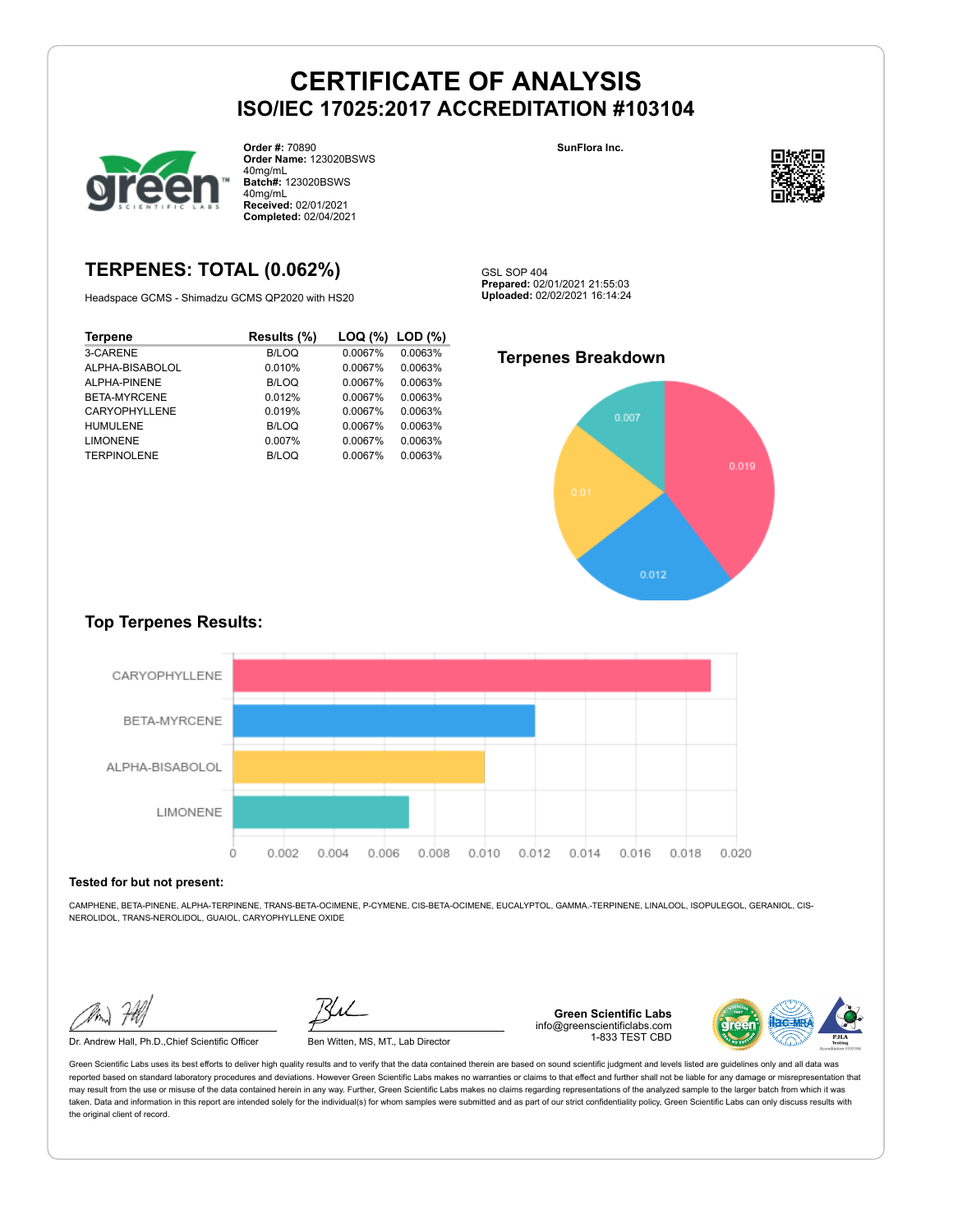![](_page_2_Picture_1.jpeg)

**Order #:** 70890 **Order Name:** 123020BSWS 40mg/mL **Batch#:** 123020BSWS 40mg/mL **Received:** 02/01/2021 **Completed:** 02/04/2021

**SunFlora Inc.**

![](_page_2_Picture_4.jpeg)

**LOQ**

**LOD**

### **PESTICIDE ANALYSIS:**

GSL SOP 401 **PREPARED:** 02/01/2021 20:55:40 **UPLOADED:** 02/03/2021 12:30:16

GCMS-MS - Shimadzu GCMS-TQ8040

| Pesticide           | <b>Action Level</b><br>(ppm) | <b>Results</b><br>(ppm) | LOQ<br>(ppm) | LOD<br>(ppm) |
|---------------------|------------------------------|-------------------------|--------------|--------------|
| CAPTAN              | 3.000                        | N/D                     | 0.003        | 0.001        |
| CHLORDANE           | 0.100                        | N/D                     | 0.003        | 0.001        |
| <b>CHLORFENAPYR</b> | 0.100                        | N/D                     | 0.003        | 0.001        |
| <b>COUMAPHOS</b>    | 0.100                        | N/D                     | 0.003        | 0.001        |

|                                | <b>Action Level Results LOQ LOD</b> |                         |       |       |
|--------------------------------|-------------------------------------|-------------------------|-------|-------|
| Pesticide                      | (ppm)                               | $(ppm)$ $(ppm)$ $(ppm)$ |       |       |
| <b>CYFLUTHRIN</b>              | 1.000                               | N/D                     | 0.003 | 0.001 |
| <b>CYPERMETHRIN</b>            | 1.000                               | N/D                     | 0.003 | 0.001 |
| <b>PENTACHLORONITROBENZENE</b> | 0.200                               | N/D                     | 0.003 | 0.001 |

LCMS-MS - Shimadzu LCMS-8060

| <b>Pesticide</b>           | <b>Action Level</b> | <b>Results</b> | LOQ   | <b>LOD</b> |
|----------------------------|---------------------|----------------|-------|------------|
|                            | (ppm)               | (ppm)          | (ppm) | (ppm)      |
| <b>ABAMECTIN B1A</b>       | 0.300               | N/D            | 0.005 | 0.001      |
| <b>ACEPHATE</b>            | 3.000               | N/D            | 0.001 | 0.001      |
| <b>ACEQUINOCYL</b>         | 2.000               | N/D            | 0.001 | 0.001      |
| <b>ACETAMIPRID</b>         | 3.000               | N/D            | 0.005 | 0.001      |
| <b>ALDICARB</b>            | 0.100               | N/D            | 0.005 | 0.001      |
| <b>AZOXYSTROBIN</b>        | 3.000               | N/D            | 0.001 | 0.001      |
| <b>BIFENAZATE</b>          | 3.000               | N/D            | 0.005 | 0.001      |
| <b>BIFENTHRIN</b>          | 0.500               | N/D            | 0.005 | 0.001      |
| <b>BOSCALID</b>            | 3.000               | N/D            | 0.005 | 0.001      |
| <b>CARBARYL</b>            | 0.500               | N/D            | 0.003 | 0.001      |
| <b>CARBOFURAN</b>          | 0.100               | N/D            | 0.001 | 0.001      |
| <b>CHLORANTRANILIPROLE</b> | 3.000               | N/D            | 0.005 | 0.005      |
| CHLORMEQUAT                | 3.000               | N/D            | 0.025 | 0.025      |
| <b>CHLORIDE</b>            |                     |                |       |            |
| <b>CHLORPYRIFOS</b>        | 0.100               | N/D            | 0.001 | 0.001      |
| <b>CLOFENTEZINE</b>        | 0.500               | N/D            | 0.001 | 0.001      |
| <b>DAMINOZIDE</b>          | 0.100               | N/D            | 0.005 | 0.001      |
| <b>DIAZINON</b>            | 0.200               | N/D            | 0.001 | 0.001      |
| <b>DICHLORVOS</b>          | 0.100               | N/D            | 0.005 | 0.001      |
| <b>DIMETHOATE</b>          | 0.100               | N/D            | 0.001 | 0.001      |
| <b>DIMETHOMORPH</b>        | 3.000               | N/D            | 0.005 | 0.001      |
| <b>ETHOPROPHOS</b>         | 0.100               | N/D            | 0.001 | 0.001      |
| <b>ETOFENPROX</b>          | 0.100               | N/D            | 0.001 | 0.001      |
| <b>ETOXAZOLE</b>           | 1.500               | N/D            | 0.010 | 0.005      |
| <b>FENHEXAMID</b>          | 3.000               | N/D            | 0.005 | 0.001      |
| <b>FENOXYCARB</b>          | 0.100               | N/D            | 0.005 | 0.001      |
| <b>FENPYROXIMATE</b>       | 2.000               | N/D            | 0.001 | 0.001      |
| <b>FIPRONIL</b>            | 0.100               | N/D            | 0.003 | 0.001      |
| <b>FLONICAMID</b>          | 2.000               | N/D            | 0.025 | 0.010      |
| <b>FLUDIOXONIL</b>         | 3.000               | N/D            | 0.003 | 0.001      |
| <b>HEXYTHIAZOX</b>         | 2.000               | N/D            | 0.005 | 0.001      |
|                            |                     |                |       |            |

| <b>Pesticide</b>       | <b>Action Level</b> | <b>Results</b> | LOQ   | <b>LOD</b> |
|------------------------|---------------------|----------------|-------|------------|
|                        | (ppm)               | (ppm)          | (ppm) | (ppm)      |
| <b>IMAZALIL</b>        | 0.100               | N/D            | 0.005 | 0.001      |
| <b>IMIDACLOPRID</b>    | 3.000               | N/D            | 0.005 | 0.001      |
| <b>KRESOXIM-METHYL</b> | 1.000               | N/D            | 0.010 | 0.005      |
| <b>MALATHION</b>       | 2.000               | N/D            | 0.005 | 0.001      |
| <b>METALAXYL</b>       | 3.000               | N/D            | 0.001 | 0.001      |
| <b>METHIOCARB</b>      | 0.100               | N/D            | 0.005 | 0.001      |
| <b>METHOMYL</b>        | 0.100               | N/D            | 0.001 | 0.001      |
| <b>MEVINPHOS</b>       | 0.100               | N/D            | 0.001 | 0.001      |
| <b>MYCLOBUTANIL</b>    | 3.000               | N/D            | 0.005 | 0.001      |
| <b>NALED</b>           | 0.500               | N/D            | 0.005 | 0.001      |
| OXAMYL                 | 0.500               | N/D            | 0.001 | 0.001      |
| PACLOBUTRAZOL          | 0.100               | N/D            | 0.005 | 0.001      |
| <b>PERMETHRINS</b>     | 1.000               | N/D            | 0.005 | 0.001      |
| <b>PHOSMET</b>         | 0.200               | N/D            | 0.005 | 0.001      |
| PIPERONYL              | 3.000               | N/D            | 0.001 | 0.001      |
| <b>BUTOXIDE</b>        |                     |                |       |            |
| <b>PRALLETHRIN</b>     | 0.400               | N/D            | 0.005 | 0.005      |
| <b>PROPICONAZOLE</b>   | 1.000               | N/D            | 0.010 | 0.005      |
| <b>PROPOXUR</b>        | 0.100               | N/D            | 0.001 | 0.001      |
| <b>PYRETHRINS</b>      | 1.000               | N/D            | 0.005 | 0.005      |
| (PYRETHRIN I)          |                     |                |       |            |
| <b>PYRIDABEN</b>       | 3.000               | N/D            | 0.005 | 0.001      |
| <b>SPINETORAM</b>      | 3.000               | N/D            | 0.001 | 0.001      |
| SPINOSAD               | 3.000               | N/D            | 0.001 | 0.001      |
| <b>SPIROMESIFEN</b>    | 3.000               | N/D            | 0.005 | 0.001      |
| <b>SPIROTETRAMAT</b>   | 3.000               | N/D            | 0.001 | 0.001      |
| SPIROXAMINE            | 0.100               | N/D            | 0.001 | 0.001      |
| <b>TEBUCONAZOLE</b>    | 1.000               | N/D            | 0.005 | 0.001      |
| <b>THIACLOPRID</b>     | 0.100               | N/D            | 0.001 | 0.001      |
| <b>THIAMETHOXAM</b>    | 1.000               | N/D            | 0.001 | 0.001      |
| <b>TRIFLOXYSTROBIN</b> | 3.000               | N/D            | 0.001 | 0.001      |

N/D = Not Detected, A/LOQ = Above LOQ Level, B/LOQ = Below LOQ Level, B/LOD = Below LOD Level

Dr. Andrew Hall, Ph.D., Chief Scientific Officer Ben Witten, MS, MT., Lab Director

info@greenscientificlabs.com 1-833 TEST CBD

**Green Scientific Labs**

![](_page_2_Picture_18.jpeg)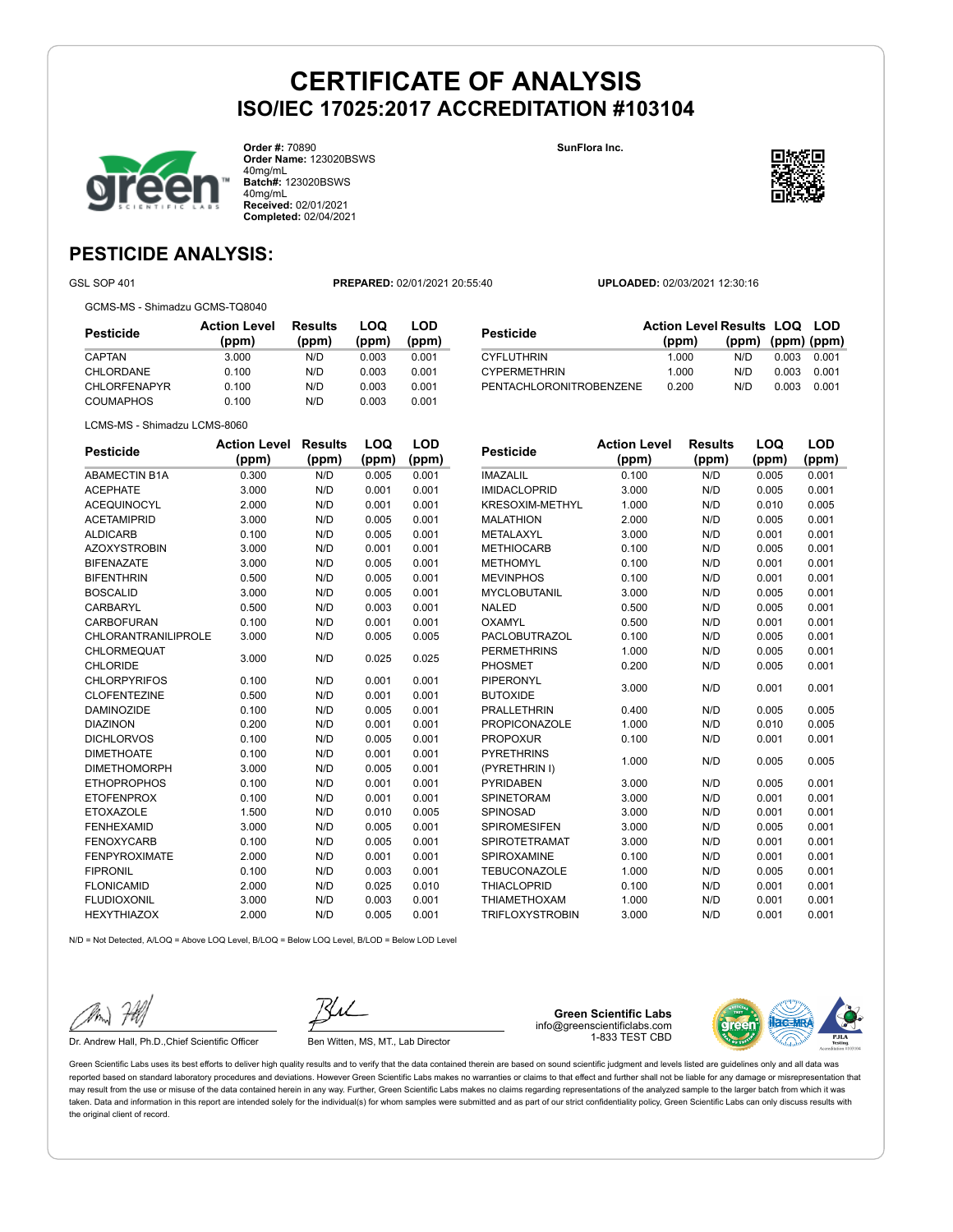![](_page_3_Picture_1.jpeg)

**Order #:** 70890 **Order Name:** 123020BSWS 40mg/mL **Batch#:** 123020BSWS 40mg/mL **Received:** 02/01/2021 **Completed:** 02/04/2021

**SunFlora Inc.**

![](_page_3_Picture_4.jpeg)

### **RESIDUAL SOLVENTS:**

Headspace GCMS - Shimadzu GCMS QP2020 with HS20

GSL SOP 405 **Prepared:** 02/01/2021 18:29:23 **Uploaded:** 02/02/2021 22:33:42

| <b>Residual Solvent</b>   | <b>Action Level (ppm)</b> | <b>Results (ppm)</b> | LOQ (ppm) | LOD (ppm)   |
|---------------------------|---------------------------|----------------------|-----------|-------------|
| 1,1-DICHLOROETHENE        | 8                         | N/D                  | 0.63      | 0.63        |
| 1,2- DICHLOROETHANE       | $\overline{2}$            | N/D                  | 0.12      | 0.02        |
| <b>ACETONE</b>            | 5,000                     | N/D                  | 140       | 20          |
| <b>ACETONITRILE</b>       | 410                       | N/D                  | 25        | 1           |
| <b>BENZENE</b>            |                           | N/D                  |           | 0.5         |
| <b>BUTANE</b>             | 5,000                     | N/D                  | 50        | 10          |
| <b>CHLOROFORM</b>         |                           | N/D                  |           | 0.5         |
| CIS 1,2-DICHLOROETHENE    | 5                         | N/D                  | 0.73      | 0.18        |
| <b>ETHANOL</b>            | 5,000                     | N/D                  | 140       | 20          |
| ETHYL ACETATE             | 5,000                     | N/D                  | 140       | 20          |
| ETHYL ETHER               | 5,000                     | N/D                  | 140       | 20          |
| ETHYLENE OXIDE            |                           | N/D                  | $\Omega$  | $\mathbf 0$ |
| <b>ISOPROPYL ALCOHOL</b>  | 5,000                     | N/D                  | 140       | 20          |
| <b>METHANOL</b>           | 3,000                     | N/D                  | 100       | 20          |
| <b>METHYLENE CHLORIDE</b> | 125                       | N/D                  | 0.15      | 0.15        |
| N-HEPTANE                 | 5,000                     | N/D                  | 140       | 20          |
| N-HEXANE                  | 290                       | N/D                  | 18        | 10          |
| <b>PENTANE</b>            | 5,000                     | N/D                  | 140       | 20          |
| <b>PROPANE</b>            | 5,000                     | N/D                  | 20        |             |
| <b>TOLUENE</b>            | 890                       | N/D                  | 53        |             |
| TRANS 1,2-DICHLOROETHENE  | 5                         | N/D                  | 0.73      | 0.18        |
| <b>TRICHLOROETHENE</b>    |                           | N/D                  |           | 0.5         |
| <b>XYLENES</b>            | 150                       | N/D                  | 130       | 20          |

Dr. Andrew Hall, Ph.D., Chief Scientific Officer Ben Witten, MS, MT., Lab Director

**Green Scientific Labs** info@greenscientificlabs.com 1-833 TEST CBD

![](_page_3_Picture_14.jpeg)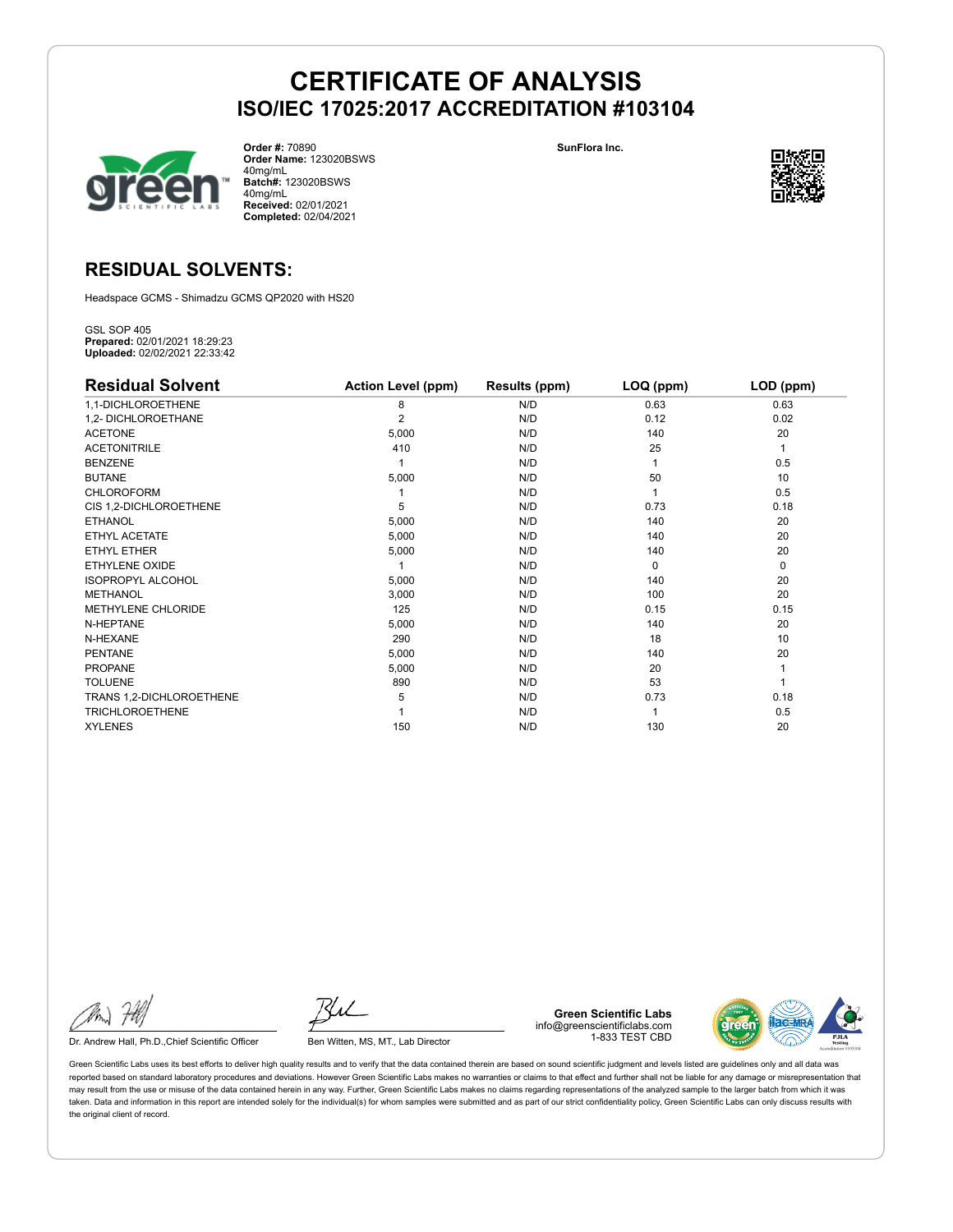![](_page_4_Picture_1.jpeg)

**Order #:** 70890 **Order Name:** 123020BSWS 40mg/mL **Batch#:** 123020BSWS 40mg/mL **Received:** 02/01/2021 **Completed:** 02/04/2021

**SunFlora Inc.**

**Microbial Analysis** GSL SOP 406 **Uploaded:** 02/04/2021 09:51:03

![](_page_4_Picture_4.jpeg)

### **Microbial Analysis:**

fa PCR - Agilent AriaMX

### **MICROBIAL ANALYSIS:**

PCR - Agilent AriaMX

| <b>Test</b>          | <b>SOP</b> | <b>Test Method</b> | <b>Device Used</b> | <b>LOD</b>                          | <b>Allowable</b><br>Criteria  | <b>Actual Result Pass/Fail</b> |             |
|----------------------|------------|--------------------|--------------------|-------------------------------------|-------------------------------|--------------------------------|-------------|
| TOTAL YEAST AND MOLD | 406.01     | USP 61/62+         | <b>ARIAMX PCR</b>  | CFU/G BY<br><b>SAMPLE</b><br>TYPE** | 1.000 CFU/G                   | NOT DETECTED                   | <b>PASS</b> |
| STEC E. COLI*        | 406.01     | USP 61/62+         | <b>ARIAMX PCR</b>  | 1 CFU/G**                           | DETECT/NOT<br><b>DETECTED</b> | NOT DETECTED                   | <b>PASS</b> |
| PATHOGENIC E. COLI   | 406.01     | USP 61/62+         | <b>ARIAMX PCR</b>  | 1 CFU/G**                           | DETECT/NOT<br><b>DETECTED</b> | NOT DETECTED                   | <b>PASS</b> |
| SALMONELLA*          | 406.01     | USP 61/62+         | <b>ARIAMX PCR</b>  | 1 CFU/G**                           | DETECT/NOT<br><b>DETECTED</b> | NOT DETECTED                   | <b>PASS</b> |

† USP 61 (enumeration of bacteria TAC, TYM, and ENT/Coliform), USP 62 (identifying specific species E.coli Aspergillus etc) \* STEC and Salmonella run as Multiplex

\*\* CFU/g Calculation based on MIP/Extract matrix \*\*\* Flavus = 2 Copies of DNA / Fumigatis = 2 Copies of DNA Niger = 20 Copies of DNA / Terrus = 10 copies of DNA

Dr. Andrew Hall, Ph.D., Chief Scientific Officer Ben Witten, MS, MT., Lab Director

**Green Scientific Labs** info@greenscientificlabs.com 1-833 TEST CBD

![](_page_4_Picture_19.jpeg)